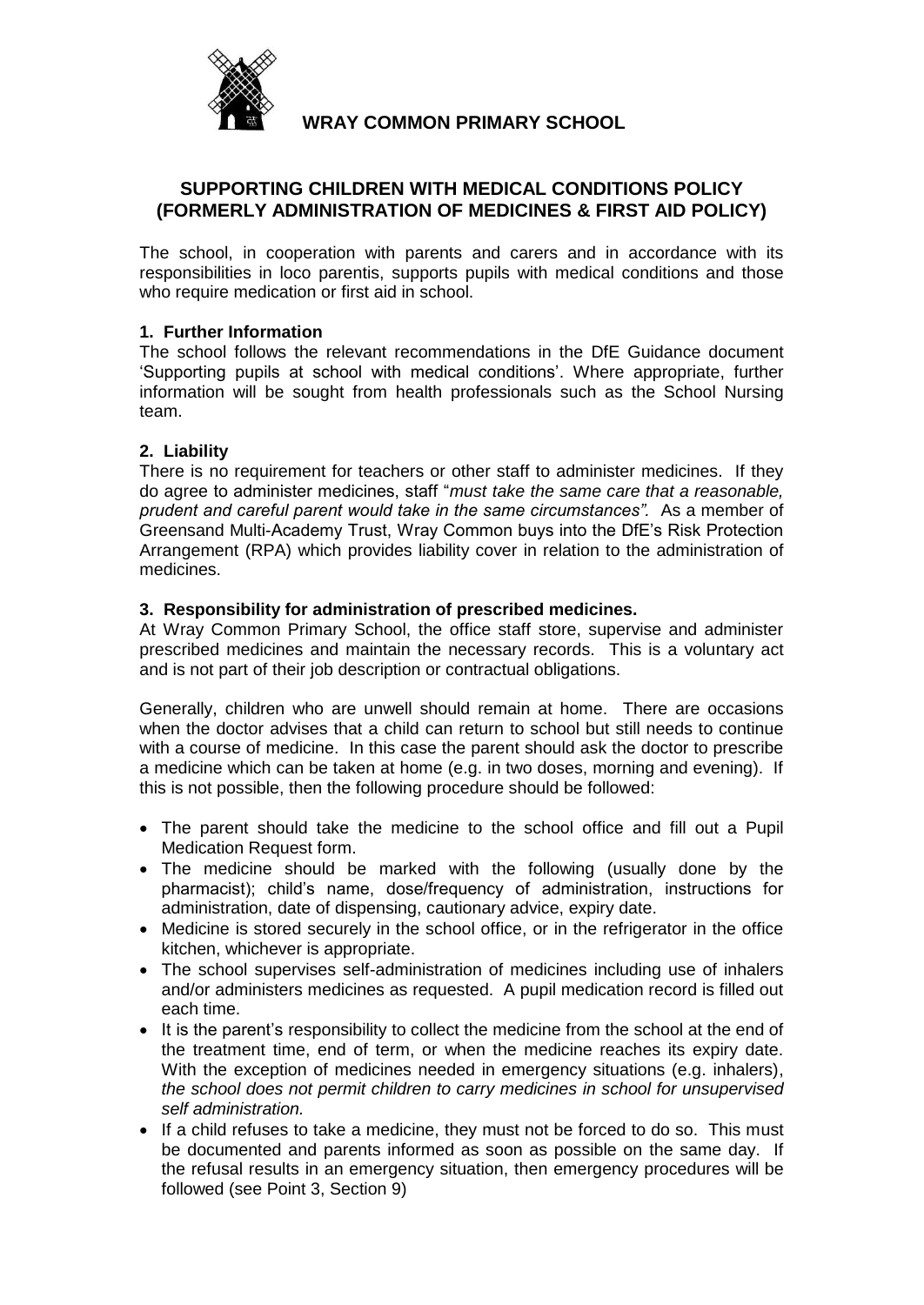#### **4. Non-prescribed medicines**

*In no circumstances will staff administer non-prescribed medicines*, with the exception of paracetamol (in exceptional circumstances), antihistamines and travel sickness medication with written parental consent.

## **5. Pupils with Specific Medical Conditions**

Some children require specific support for certain medical conditions. To ensure the right level of support is given to these children, the following measures are put in place;

- Suitable training for a sufficient number of staff
- All relevant members of staff are made aware
- Cover arrangements in case of staff absence or staff turnover
- Briefing for supply teachers
- Risk assessments for school trips/activities
- Development and monitoring if Individual Healthcare Plans (IHCP) in conjunction with parents and relevant healthcare professionals. IHCPs will be reviewed annually with parents to ensure that any changes are reflected and relevant staff notified. Details will be passed on to a child's new school when they leave Wray Common.

#### **6. Intimate or Invasive Treatment**

Staff may be reluctant to administer intimate or invasive treatment because of the nature of the treatment, or for fear of accusations of abuse. The child's consultant should be asked if there is an alternative, less invasive, treatment available and, if not, advice sought from a healthcare professional. It is not generally acceptable for the school to require parents to attend school to administer medication which is specified in an IHCP. The school should aim to support every child's medical needs. If staff are prepared to administer the treatment, 2 members of staff should always be present and the child's dignity protected as much as possible.

### **7. Asthma Inhalers**

If children are of an age to control their own usage of an inhaler it is better for them to have control and to carry the inhaler with them. However, in the case of younger children, or older children who only need an inhaler rarely, inhalers are stored in the office as with other prescribed medicine. Parents of older children who wish their child to carry his/her own inhaler should indicate this on the Pupil Medication Request form and also supply a further inhaler to be kept in the school office for emergency use. It is the parents' responsibility to ensure the school has up-to-date medication. Some children have severe asthma and this is dealt with as above in section 5.

### **8. Children becoming ill at school**

If a child becomes ill at school, the following procedure will be followed:

- If the teacher or senior mid-day supervisor considers the child too ill to continue with lessons, then s/he will be sent to the first aid area next to the school office with a request for parents to be contacted.
- Children will not normally be sent home without consulting the teacher first, as other information may be available. However, if a child is physically sick at lunchtime, s/he will be sent home as a matter of course with a recommendation that s/he be kept at home for at least 48 hours from the last bout of sickness.
- If the teacher or senior mid-day supervisor is unsure whether the child is too ill to continue with lessons, then s/he will be sent to the school office and the Headteacher/deputy or other responsible member of staff will make the decision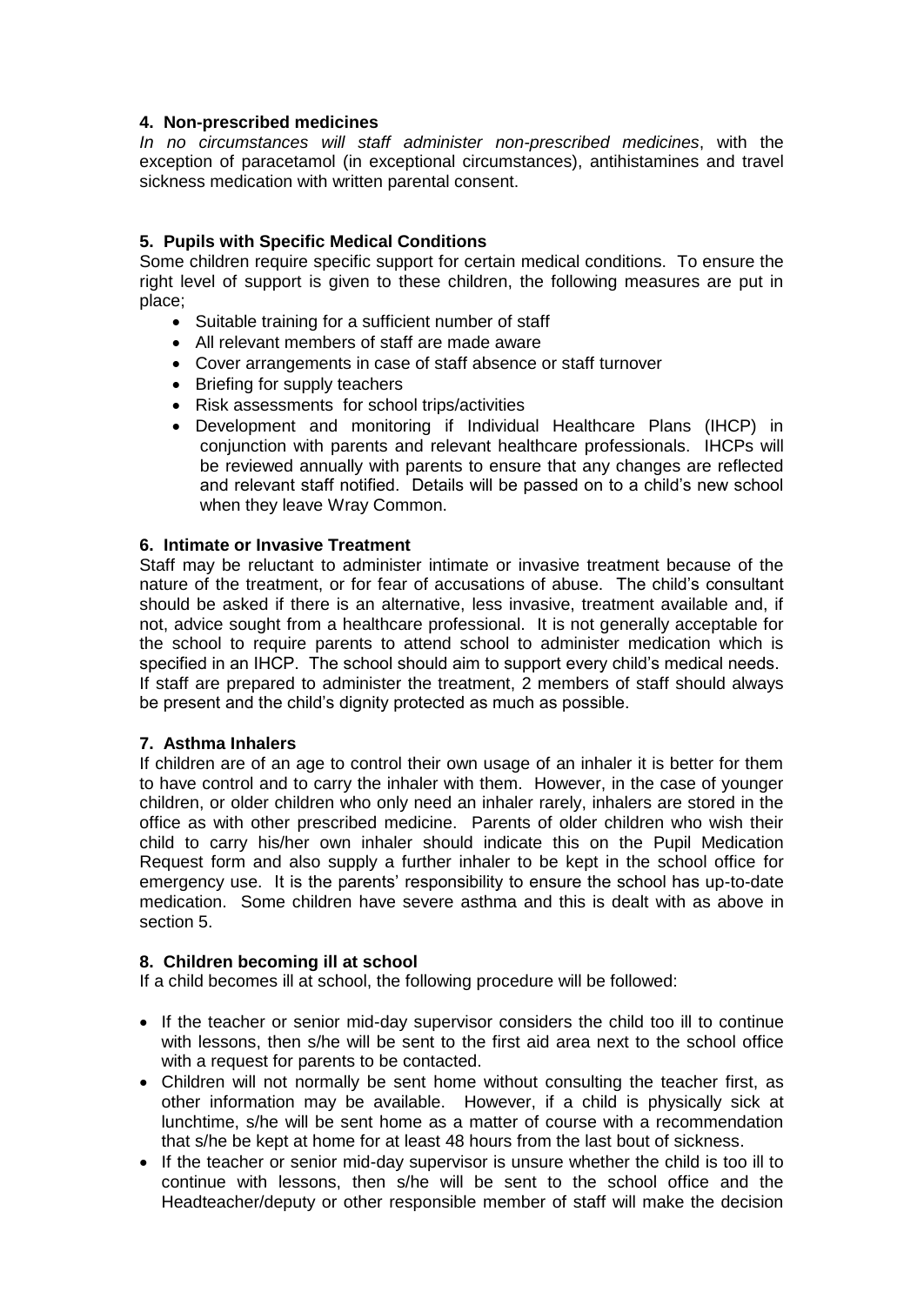whether to send for the parents based on the child's general demeanour, temperature, responsiveness etc.

It can be very upsetting for a child to be ill, especially if no-one is available to sit with them. Parents are, therefore, asked to ensure that the office has up to date contact numbers and that they respond as quickly as possible to requests to fetch their children from school. If the school is unable to contact anyone to collect a child, then it may be necessary to keep the child in the first aid area by the office until home time.

## **9. Injury at school**

If a child is injured at school and requires First Aid the following procedures are followed:

*Injuries requiring hospitalisation, or the collection of a child from school by a parent, are reported to Greensand Multi-Academy Trust by a responsible member of staff via email on an accident report form.*

- During lunch times mid-day supervisors are responsible for First Aid and they make the initial assessment. Most children are treated there and then and the treatment is recorded in the first aid book.
- At other times of day, or in the event of a more serious injury, the child is taken to the school office for treatment. Again, the incident will be recorded in the first aid book.
- If it is judged by the Head/Deputy or other responsible member of staff that the injury is so serious that immediate professional medical treatment is necessary, then an ambulance is called to the school and the parents advised of this fact. In these circumstances, a member of the school staff or person nominated by the parent (known contact) always accompanies and remains with the child until a parent arrives.
- If the injury is thought not to be sufficiently severe to require an ambulance, and the parents cannot be contacted, a child may be transported to hospital in a staff car, with another adult to accompany the child and remain with the child until a parent arrives.
- If the injury is thought not to be severe but the child is considered not well enough to return to class by a responsible member of staff, a parent will be called and asked to take the child home.
- Any member of staff dealing with an injured child must ensure that full details of the incident and symptoms are passed on to another responsible member of staff before leaving the child.
- If a child has had a minor head injury but it is not considered necessary to send the child home, a 'bumped head' letter informing the parents of the incident is sent home with the child the same day.

### **10. Day Visits**

All medicines must be collected, checked and carried by the allotted person in charge of first aid (usually a First Aid qualified TA). A Medication Sheet will be supplied and any medication administered will be noted and the Medication Sheet added to the school's Medication Record on return. All medicines must be returned to the school office.

Split groups on a day visit require group leaders of children needing inhalers to carry the medication and witness/administer if required.

Group leaders of split groups will be made aware by the person in charge of First Aid/class teacher/office staff if there is a child who has specific medical requirements with guidelines of what needs to be done in an emergency (Risk Assessment). When children are attending residential trips the recommendations in the Surrey Guidelines for Educational Visits will be followed.